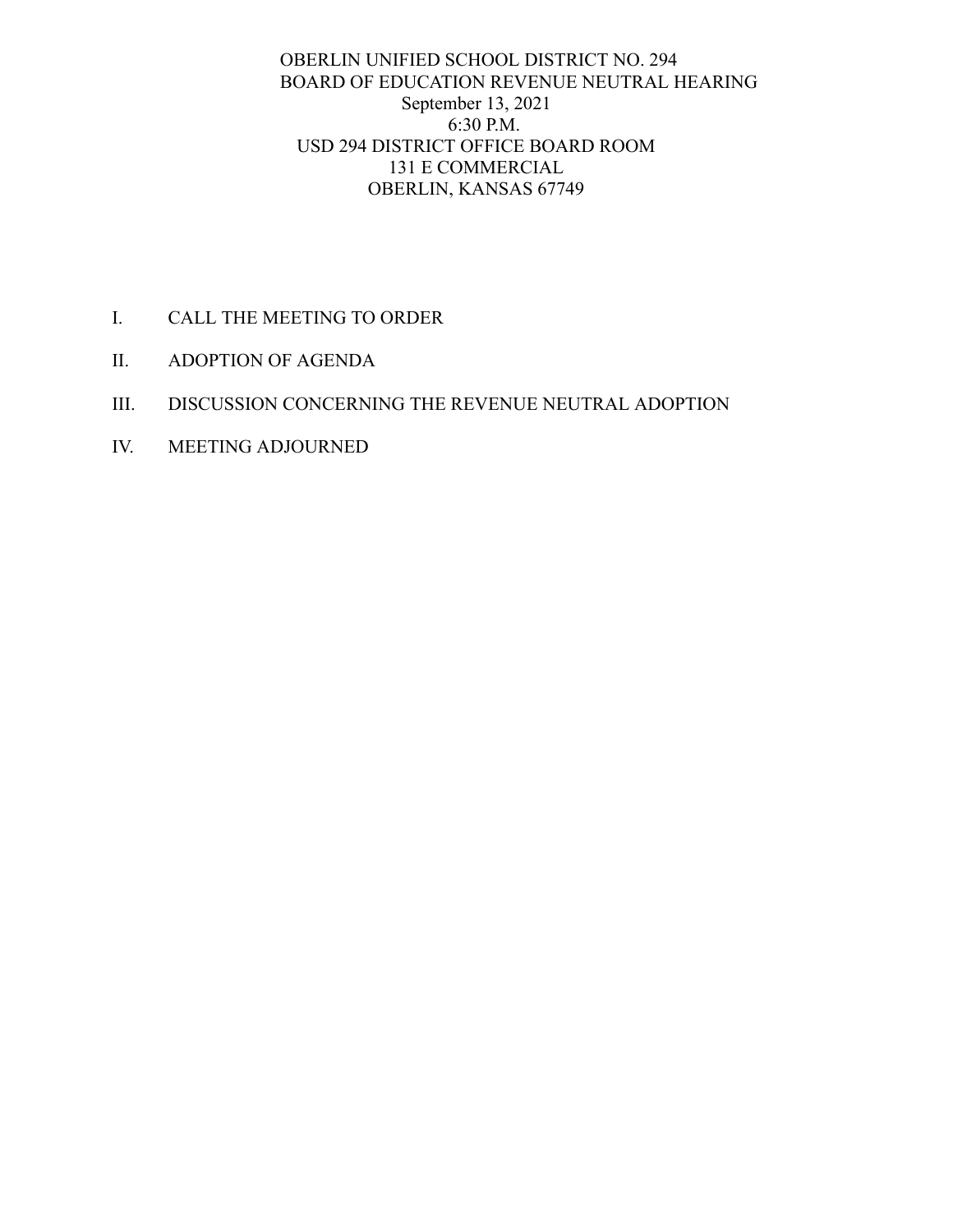## OBERLIN UNIFIED SCHOOL DISTRICT NO. 294 BOARD OF EDUCATION BUDGET HEARING September 13, 2021 6:45 P.M. USD 294 DISTRICT OFFICE BOARD ROOM 131 E COMMERCIAL OBERLIN, KANSAS 67749

- I. CALL THE MEETING TO ORDER
- II. ADOPTION OF AGENDA

## III DISCUSSION CONCERNING THE 2021-2022 BUDGET ADOPTION

A. The purpose of a budget hearing is to provide the public with an opportunity to express concerns or ask questions regarding the proposed budget for 2021-2022. The mill levy is set by statute, as is the amount which can be budgeted per pupil.

Superintendent Applegate will review and discuss the proposed budget for the Fiscal year 2022, and will recommend approval of the budget as published in the August 30, 2021 issue of the Oberlin Herald.

IV. MEETING ADJOURNED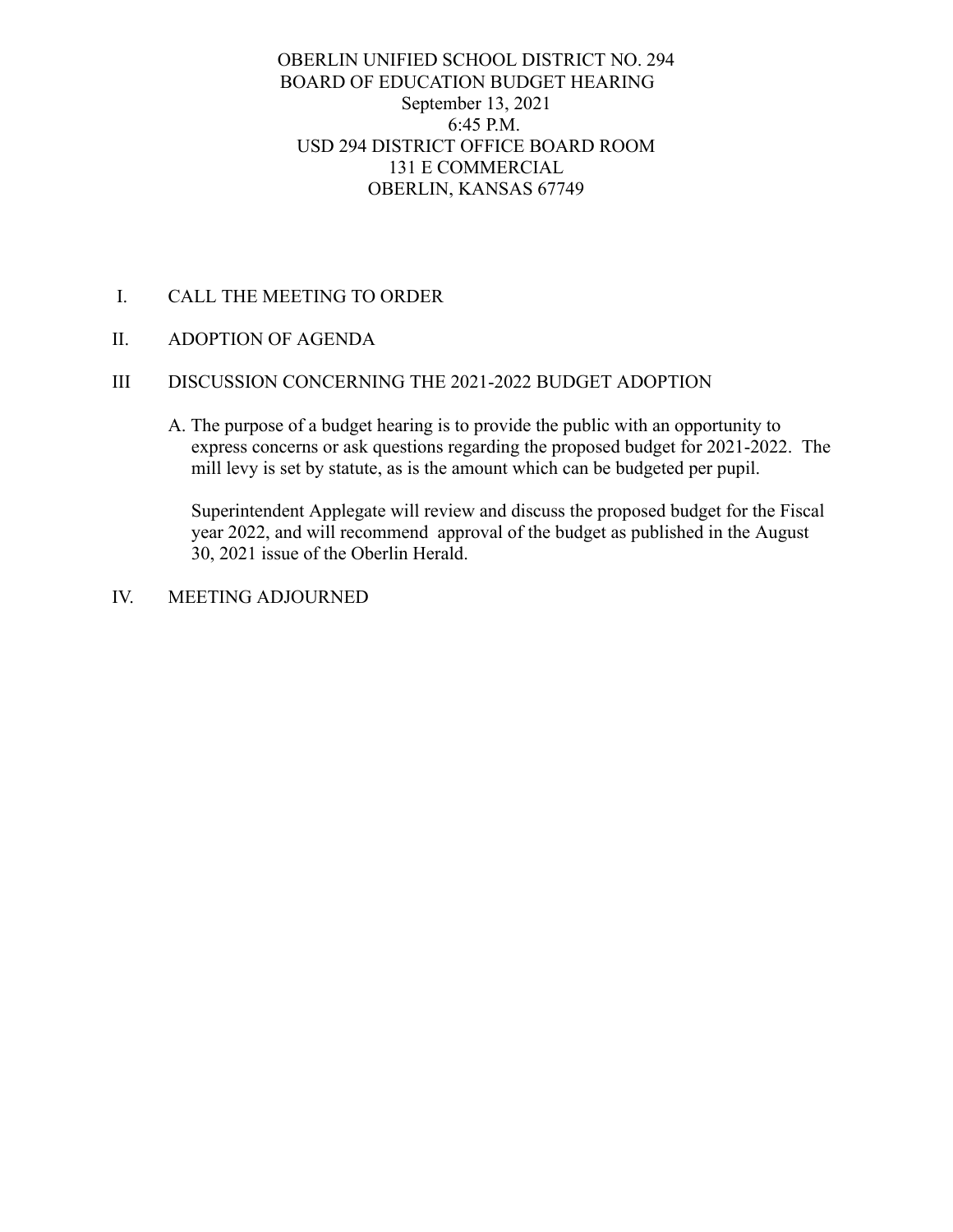## OBERLIN UNIFIED SCHOOL DISTRICT NO. 294 BOARD OF EDUCATION REGULAR MEETING September 13, 2021 7:00 P.M. USD 294 DISTRICT OFFICE BOARD ROOM 131 E COMMERCIAL OBERLIN, KANSAS 67749

| I.    | <b>CALL TO ORDER</b><br>(A)                                                             |                                                                                                                                                                                                                                                       |     |  |
|-------|-----------------------------------------------------------------------------------------|-------------------------------------------------------------------------------------------------------------------------------------------------------------------------------------------------------------------------------------------------------|-----|--|
| II.   | PLEDGE OF ALLEGIANCE                                                                    |                                                                                                                                                                                                                                                       |     |  |
| III.  | <b>PUBLIC FORUM</b><br>$\rm (I)$                                                        |                                                                                                                                                                                                                                                       |     |  |
| IV.   | <b>BOARD FORUM</b>                                                                      |                                                                                                                                                                                                                                                       |     |  |
| V.    | <b>ADOPTION OF AGENDA</b>                                                               |                                                                                                                                                                                                                                                       | (A) |  |
| VI.   | <b>FINANCIAL REPORTS</b>                                                                |                                                                                                                                                                                                                                                       |     |  |
|       | A.                                                                                      | Review financial statements                                                                                                                                                                                                                           |     |  |
|       | <b>B.</b>                                                                               | Review expenditure percentages of funds                                                                                                                                                                                                               |     |  |
| VII.  | <b>BOARD GOALS</b>                                                                      |                                                                                                                                                                                                                                                       |     |  |
|       | A.                                                                                      | <b>GOALS FOR 2021-22</b><br>Board goals and goals for the superintendent will need to be developed<br>for the upcoming year. Goals will discussed and developed after the<br>Information received from the Strategic Planning meetings are completed. | (D) |  |
| VIII. | <b>CONSENT AGENDA ITEMS</b>                                                             |                                                                                                                                                                                                                                                       |     |  |
|       | A.                                                                                      | Approval of minutes - August 9, 2021 Regular Meeting<br>(Consent Agenda-Attachment 1)                                                                                                                                                                 | (A) |  |
|       | <b>B.</b>                                                                               | Approval of minutes - August 18, 2021 Special Meeting<br>(Consent Agenda - Attachment 2)                                                                                                                                                              | (A) |  |
|       | $\mathbf C$                                                                             | Approval of bills for payment<br>(Consent Agenda-Attachment 3)                                                                                                                                                                                        | (A) |  |
|       | D.                                                                                      | APPROVE OFFER OF HEAD HS TRACK AND FIELD COACH<br>TO KELLEN FERNETTI                                                                                                                                                                                  | (A) |  |
| IX.   | ANNUAL AGENDA ITEMS AND REPORTS<br>$\rm (I)$<br>Open to Board Member Reports/Discussion |                                                                                                                                                                                                                                                       |     |  |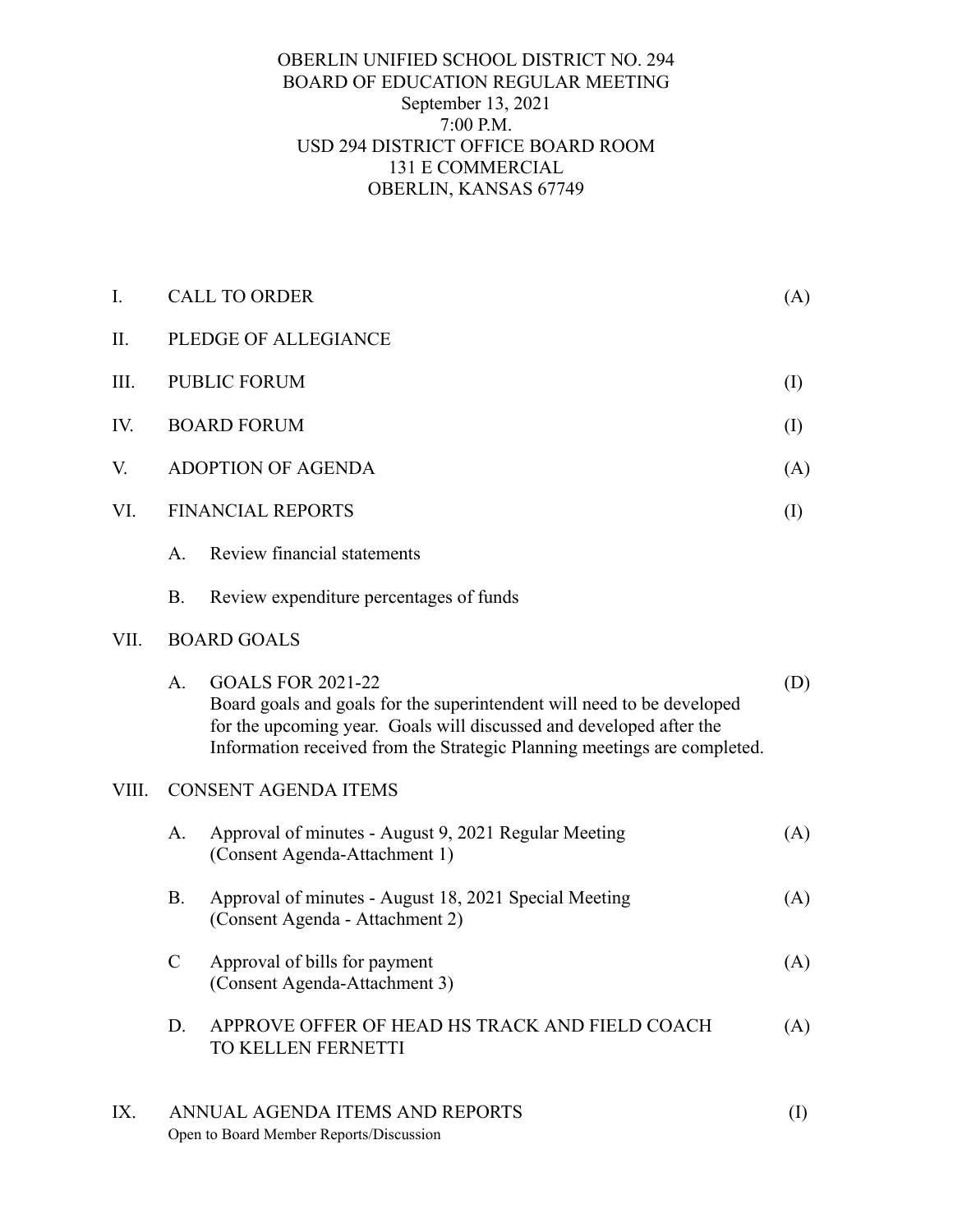#### X. ITEMS FOR DISCUSSION

|      |                          | A. PRESENTATION OF DONATION OF NEW HS GYM WALL MATS<br>Carrie Morford                                                                                                                                                                                                                |          |  |  |
|------|--------------------------|--------------------------------------------------------------------------------------------------------------------------------------------------------------------------------------------------------------------------------------------------------------------------------------|----------|--|--|
|      | B.                       | MEETING WITH HOSPITAL/HEALTH DEPARTMENT ON COVID<br>Update from the committee                                                                                                                                                                                                        | (D)      |  |  |
|      |                          | C. BLEACHERS - UPDATE                                                                                                                                                                                                                                                                | (D)      |  |  |
|      |                          | D. ESSERIII<br>20% needs to go to learning loss<br>• Engage stakeholders in the process. We will need to set up a committee<br>which include community members to develop the plan<br>Approved for an extension                                                                      | (D)      |  |  |
|      | E.                       | UPDATE FROM THE STRATEGIC PLANNING MEETING                                                                                                                                                                                                                                           | (D)      |  |  |
|      | F.                       | UPDATE ON KJUMP AND NEW GAS COMPANY                                                                                                                                                                                                                                                  | (D)      |  |  |
| XI.  | <b>ACTION ITEMS</b>      |                                                                                                                                                                                                                                                                                      |          |  |  |
|      | A.                       | APPROVAL OF REVENUE NEUTRAL                                                                                                                                                                                                                                                          | (A)      |  |  |
|      | <b>B.</b>                | <b>APPROVAL OF BUDGET</b>                                                                                                                                                                                                                                                            | (A)      |  |  |
|      | C.                       | LEOPOLD AND KELLER INSURANCE<br>Aaron Hale                                                                                                                                                                                                                                           | (A)      |  |  |
|      | D.                       | BLANKET PERMISSION FOR REMOVAL OR SALE OF OUTDATED, NON<br>USEABLE ITEMS AND OR EQUIPMENT FROM THE SCHOOL DISTRICT<br>As items come up Supt can decide, but they will be brought to board as discussion<br>to avoid needing board approval for each sale/removal                     |          |  |  |
|      |                          | (Action Items Attachment 4)                                                                                                                                                                                                                                                          | (A)      |  |  |
|      | E.                       | APPROVAL OF DONATION FOR NEW WALL MATS AT HS GYM                                                                                                                                                                                                                                     | (A)      |  |  |
|      | F.                       | TEST TO KNOW, TEST TO STAY AND LEARN, TEST TO STAY,<br>PLAY AND PARTICIPATE<br>Covid Testing                                                                                                                                                                                         | (A)      |  |  |
|      | G.                       | APPROVAL TO SELL OLD SPELLING CURRICULUM                                                                                                                                                                                                                                             | (A)      |  |  |
| XII. | <b>INFORMATION ITEMS</b> |                                                                                                                                                                                                                                                                                      |          |  |  |
|      | A.                       | SUPERINTENDENT'S INFORMATION FORUM<br>Justin Williby - Nutrien Ag - donation of chemical and grass seed<br>$\bullet$<br>Stragey Construction - donate time putting up mats in high school gym<br>Practice field has been seeded. - Need to drill wheat on the east end.<br>$\bullet$ | $\rm(I)$ |  |  |

- Plans and cost of water, far east of practice field and pole barn Jason Ketterl
- 
- KESA training Starting this week. **•** Ewalk Through training